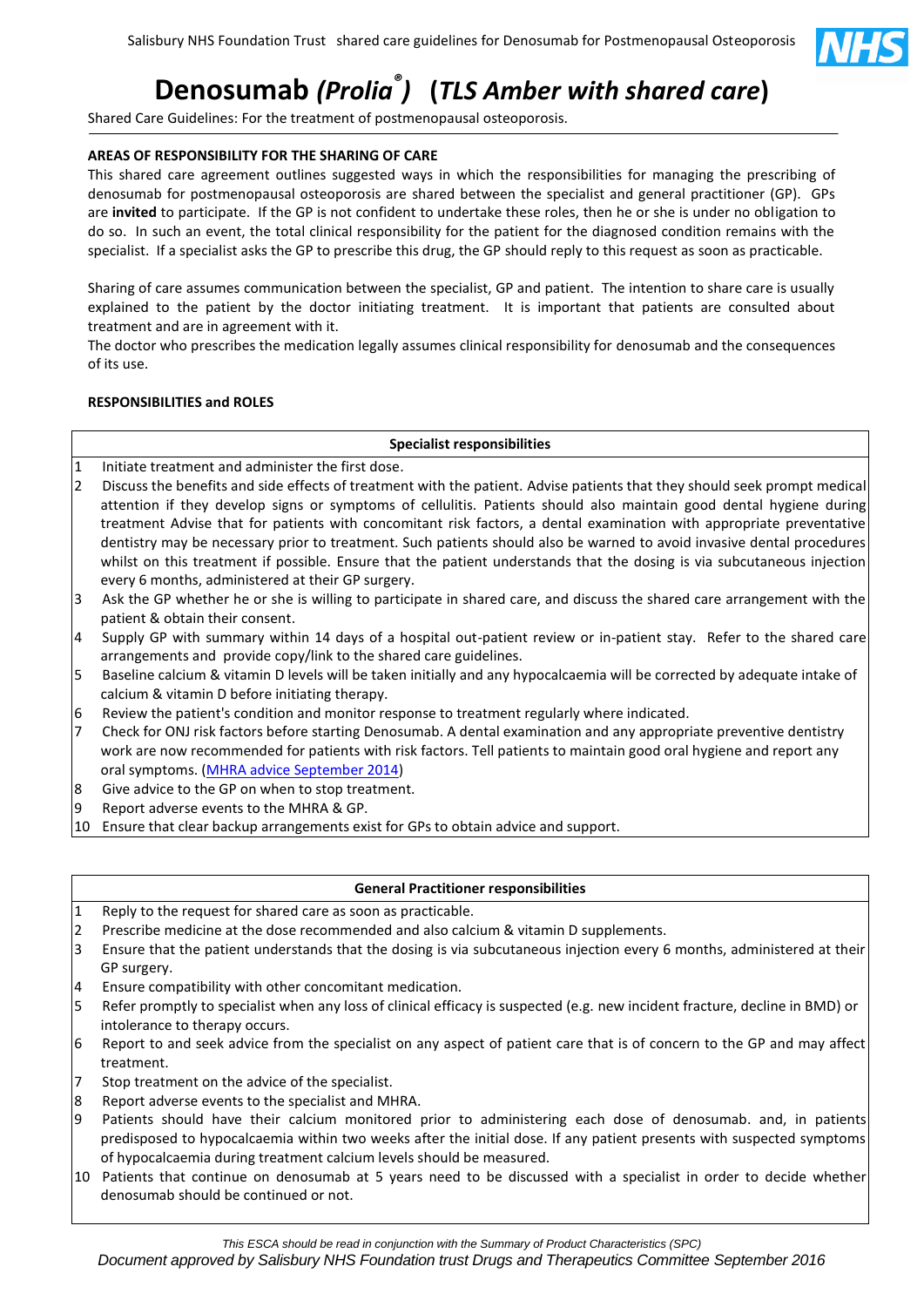

#### **Patient's role**

- 1 Attend all appointments with GP and specialist.
- 2 Report to the specialist or GP if he or she does not have a clear understanding of the treatment.
- 3 Share any concerns in relation to treatment with medicine.
- 4 Inform specialist or GP of any other medication being taken, including over-the-counter products.
- 5 Report any adverse effects to the specialist or GP whilst taking the medicine.
- 6 Maintain good oral hygiene, receive routine dental check-ups, and immediately report any oral symptoms such as dental mobility, pain, or swelling to their doctor or dentist.
- 7 Report symptoms of hypocalcaemia to their doctor (eg, muscle spasms, twitches, or cramps; numbness or tingling in the fingers, toes, or around the mouth).

### **BACK-UP ADVICE AND SUPPORT**

| Contact details            | Telephone No. | Bleep: | Email address:                  |
|----------------------------|---------------|--------|---------------------------------|
| Specialist:<br>Dr Zoe Cole | 01722 336262  |        | Zoe.cole@salisbury.nhs.uk       |
|                            | ext 4791      |        |                                 |
| Other:<br>Cathy Gulliver,  | 01722 336262  |        | Cathy.gulliver@salisbury.nhs.uk |
| Sister Rheumatology        | Ext 4136      |        |                                 |

### **SUPPORTING INFORMATION**

#### **Summary of condition and licensed indications.**

Postmenopausal osteoporosis is a condition that mainly affects older women and is characterized by a decrease in bone mass.

Denosumab is indicated for:

- Treatment of osteoporosis in postmenopausal women at increased risk of fractures.
- Treatment of bone loss associated with hormone ablation in men with prostate cancer at increased risk of fractures (but indication is not covered by this Shared Care Agreement).

### **Treatment Aims (Therapeutic plan)**

Denosumab is the first in a new class of drugs to treat osteoporosis. It is a human monoclonal antibody (IgG2) that targets and binds with high affinity and specificity to receptor activator of nuclear factor-K B ligand (RANKL), preventing activation of its receptor, RANK, on the surface of osteoclast precursors and osteoclasts. Prevention of the RANKL/RANK interaction inhibits osteoclast formation, function and survival, thereby decreasing bone resorption in cortical and trabecular bone.

NICE TA204 (October 2010) sets out how this drug should be used in primary & secondary prevention in postmenopausal women.

### **Treatment Schedule (including dosage and administration)**

The recommended dose of denosumab in postmenopausal women is 60mg administered as a single subcutaneous injection once every 6 months into the thigh, abdomen or back of arm.

Patients that continue on denosumab at 5 years need to be referred back to a specialist in order to decide whether denosumab should be continued or not.

### **Contra-indications and precautions for use**

- o Hypocalcaemia
- o Hypersensitivity to the active substance or to any of the excipients.
- o Patients with rare hereditary problems of fructose intolerance should not use Prolia.

*N.B. The needle cover of the pre-filled syringe contains dry natural rubber (a derivative of latex), which may cause allergic reactions.*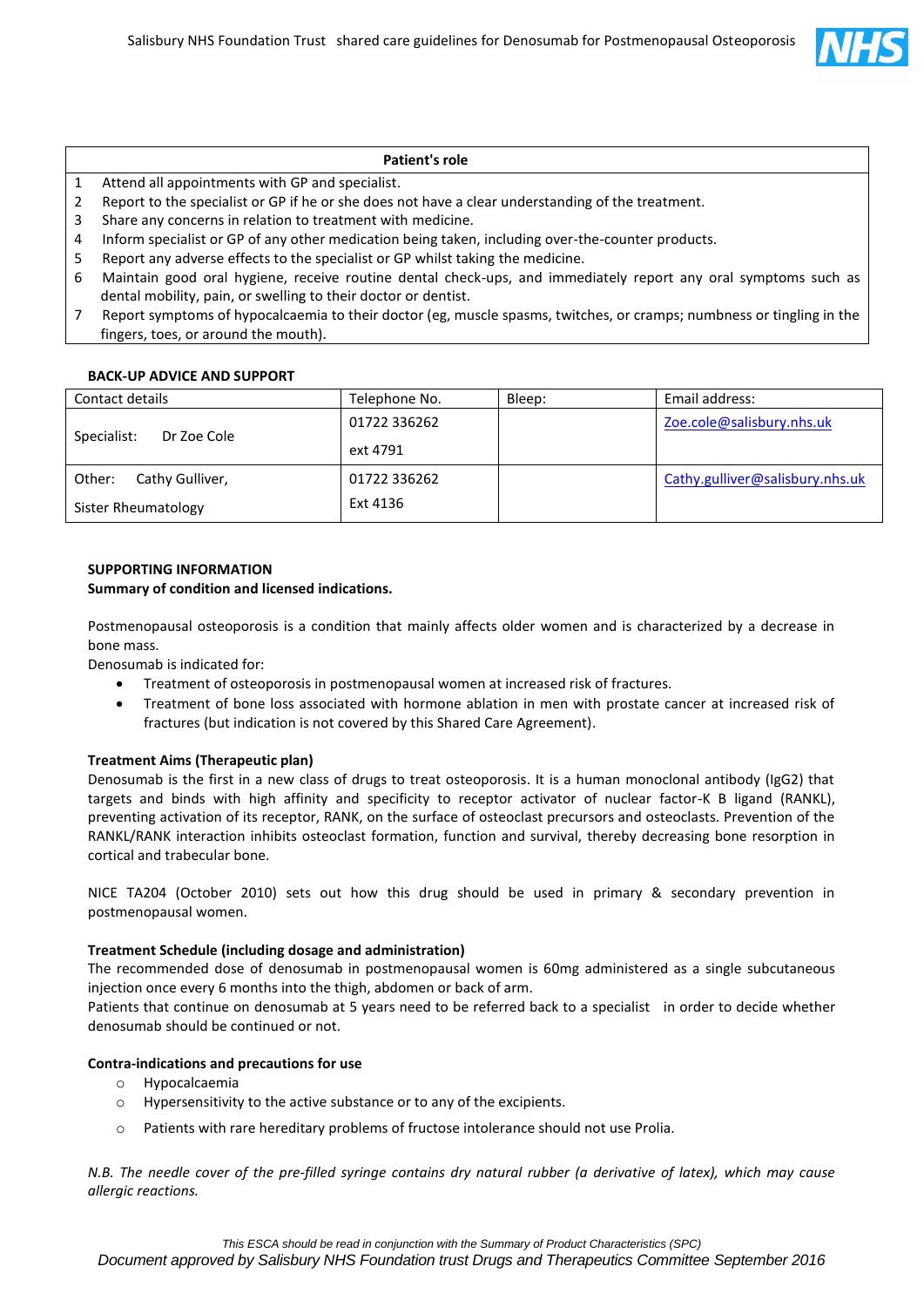

Adequate calcium & vitamin D intake is important for all patients. Hypocalcaemia must be corrected by adequate intake of calcium and vitamin D before initiating therapy. Patients with renal impairment (creatinine clearance < 30 ml/min) or receiving dialysis are at greater risk of developing hypocalcaemia. Clinical monitoring of calcium levels is recommended for patients predisposed to hypocalcaemia.

Patients receiving denosumab may develop skin infections (predominantly cellulitis) leading to hospitalisation. Patients should be advised to seek prompt medical attention if they develop signs or symptoms of cellulitis.

Osteonecrosis of the jaw (ONJ) has been reported in patients treated with denosumab or bisphosphonates, another class of anti-resorptive agents. Most cases have been in cancer patients; however some have occurred in patients with osteoporosis.

Known risk factors for ONJ include a diagnosis of cancer with bone lesions, concomitant therapies (e.g., chemotherapy, antiangiogenic biologics, corticosteroids, radiotherapy to head and neck), poor oral hygiene, dental extractions, and co-morbid disorders (e.g., pre-existing dental disease, anaemia, coagulopathy, infection) and previous treatment with bisphosphonates.

A dental examination with appropriate preventive dentistry should be considered prior to treatment with denosumab in patients with concomitant risk factors. While on treatment, these patients should avoid invasive dental procedures if possible.

Good oral hygiene practices should be maintained during treatment with Prolia. For patients who develop ONJ while on denosumab therapy, dental surgery may exacerbate the condition. If ONJ occurs during treatment with denosumab, use clinical judgment and guide the management plan of each patient based on individual benefit/risk evaluation.

### **Side-effects**

Common (≥ 1/100 to <1/10): Urinary tract infection, Upper respiratory tract infection, sciatica, cataracts\*, constipation, rash, pain in extremity.

Uncommon (≥ 1/1,000 to <1/100): Diverticulitis\*, cellulitis, ear infection, eczema.

Very rare (<1/10,000): Hypocalcaemia.

*\*There was no evidence of increased incidence of cataracts or diverticulitis in postmenopausal women with osteoporosis; these conditions occurred only in patients with prostate cancer.*

Refer patient back to the specialist if any of these side-effects cause concern. Refer to the SPC for a full list of adverse effects & further information [http://www.medicines.org.uk.](http://www.medicines.org.uk/)

Denosumab was launched in May 2010 and has black triangle (▼) status. Serious suspected reactions (even if well recognised or causal link uncertain) should be reported to the MHRA. New MHRA guidance Drug Safety Update in Oct 2014<http://www.mhra.gov.uk/Safetyinformation/DrugSafetyUpdate/CON452540>

### **Denosumab Monitoring**

Updated [September 2014 as per MHRA guidance: Denosumab is also associated with a risk of hypocalcaemia.](https://www.gov.uk/drug-safety-update/denosumab-updated-recommendations) This risk increases with the degree of renal impairment. Consider monitoring calcium levels more frequently in patients with risk factors for hypocalcaemia (e.g. severe renal impairment, creatinine clearance <30 ml/min).

| <b>Monitoring parameters</b>   | <b>Frequency of monitoring</b>          | Action (adjustment and referral back to     |
|--------------------------------|-----------------------------------------|---------------------------------------------|
|                                |                                         | hospital)                                   |
| For patients with a            | Check serum calcium weekly for at least | Seek specialist advice if calcium level low |
| <b>Creatinine Clearance</b>    | one month and until calcium normalised  | and /or patient is symptomatic. Ensure      |
| of $\leq$ 35ml/min             | post each injection.                    | compliance with calcium and vitamin D       |
| or those receiving dialysis.   |                                         | supplementation.                            |
| This is calculated using the   | Check creatinine clearance and serum    |                                             |
| Cockcroft-Gault Equation which | calcium before each dose.               |                                             |
| requires the patients height   |                                         |                                             |
| weight and creatinine level.   |                                         |                                             |